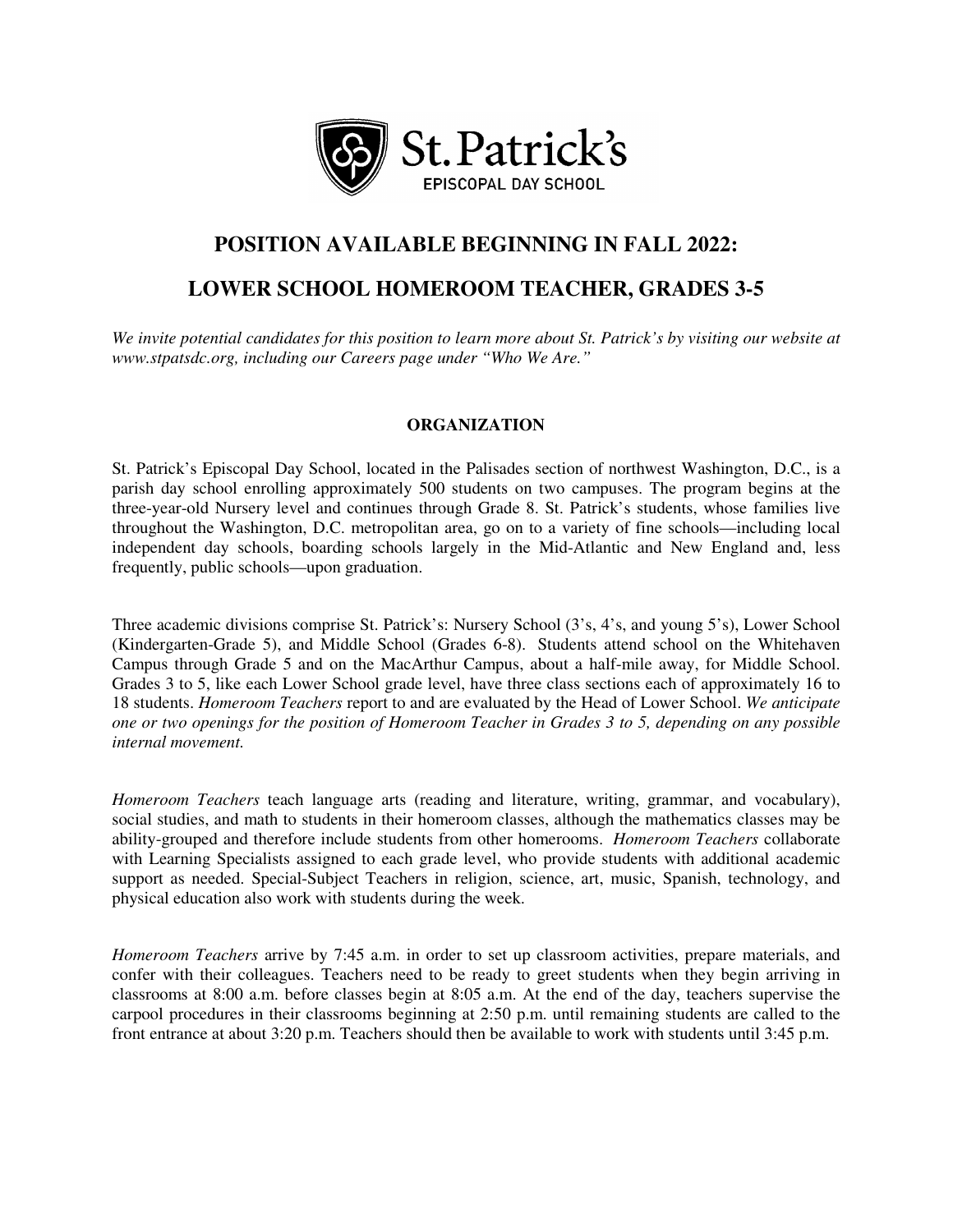Since March 2020, when St. Patrick's closed its campuses and deployed its Remote Learning Plan as a result of the coronavirus pandemic, teaching and learning has proceeded at the Day School in a fully virtual format (through the balance of the 2019-2020 school year), in a hybrid format (during the 2020- 2021 school year), and in a full-time, on-campus, in-person format (for the 2021-2022 school year). While it remains our hope and expectation that teaching and learning will remain on-campus and inperson—and candidates should recognize the expectation of full COVID-19 vaccination and an oncampus presence—we expect all teachers to have the skills necessary to provide both synchronous and asynchronous instruction in a virtual setting, should it become necessary.

### **CURRICULUM AND INSTRUCTION**

*Homeroom Teachers* are responsible for designing and implementing curriculum that is consistent with the Day School Mission Statement; builds on an ever-growing knowledge of how students learn best; and reflects students' developmental abilities, needs, styles, and interests. The curriculum should be individualized as much as possible to develop and extend the unique strengths of each child while, at the same time, supporting each student's needs. St. Patrick's encourages creativity and innovation in curriculum and instruction and supports a teacher's initiatives in broadening and expanding the existing areas of study or instructional methods at a grade level.

*Homeroom Teachers* are encouraged and expected to stay abreast of current trends and research in education and to apply appropriate strategies and techniques to meet the diverse needs of their students. They should maintain plans detailing learning objectives and daily activities and lessons, all of which focus on the overall goal of creating and fostering an organized, inviting, stimulating, challenging learning environment. The classroom environment should reflect an awareness and cultivation of materials, books, and displays that represent diverse perspectives. In addition, teachers should incorporate high-quality educational technology to enhance instruction, where appropriate. Teachers new to St. Patrick's should become aware of ongoing initiatives such as differentiated instruction, the rich use of literature across the grades, inquiry-based teaching, and social-emotional learning.

## **HOMEROOM RESPONSIBILITIES**

*Homeroom Teachers* strive to create learning communities within their classrooms that acknowledge and respect students' social and emotional interactions and growth. *Homeroom Teachers*, who are most knowledgeable about each student, are the primary contact for each student in their homeroom classes and act as liaisons among the Special-Subject Teachers, Learning Specialists, and parents. *Homeroom Teachers* are expected to be well-informed about all of the students they teach; to read files and test reports; and to be proactive in working with parents to provide engagement, interventions, and/or accommodations that may be necessary to ensure a student's success. When a student is experiencing difficulty—behavioral, social, or academic—the parents should be informed as soon as possible. Any recommendations for outside testing or tutoring should be made in conjunction with the Head of Lower School. Additionally, the School Counselor is available to suggest interventions, to attend parent conferences, and to work with families.

In addition to attending to the academic, social, and emotional well-being of each student, *Homeroom Teachers* have regular "housekeeping" responsibilities, including posting the daily schedule and homework assignments in class and virtually, actively supervising students at recess times, and taking attendance daily.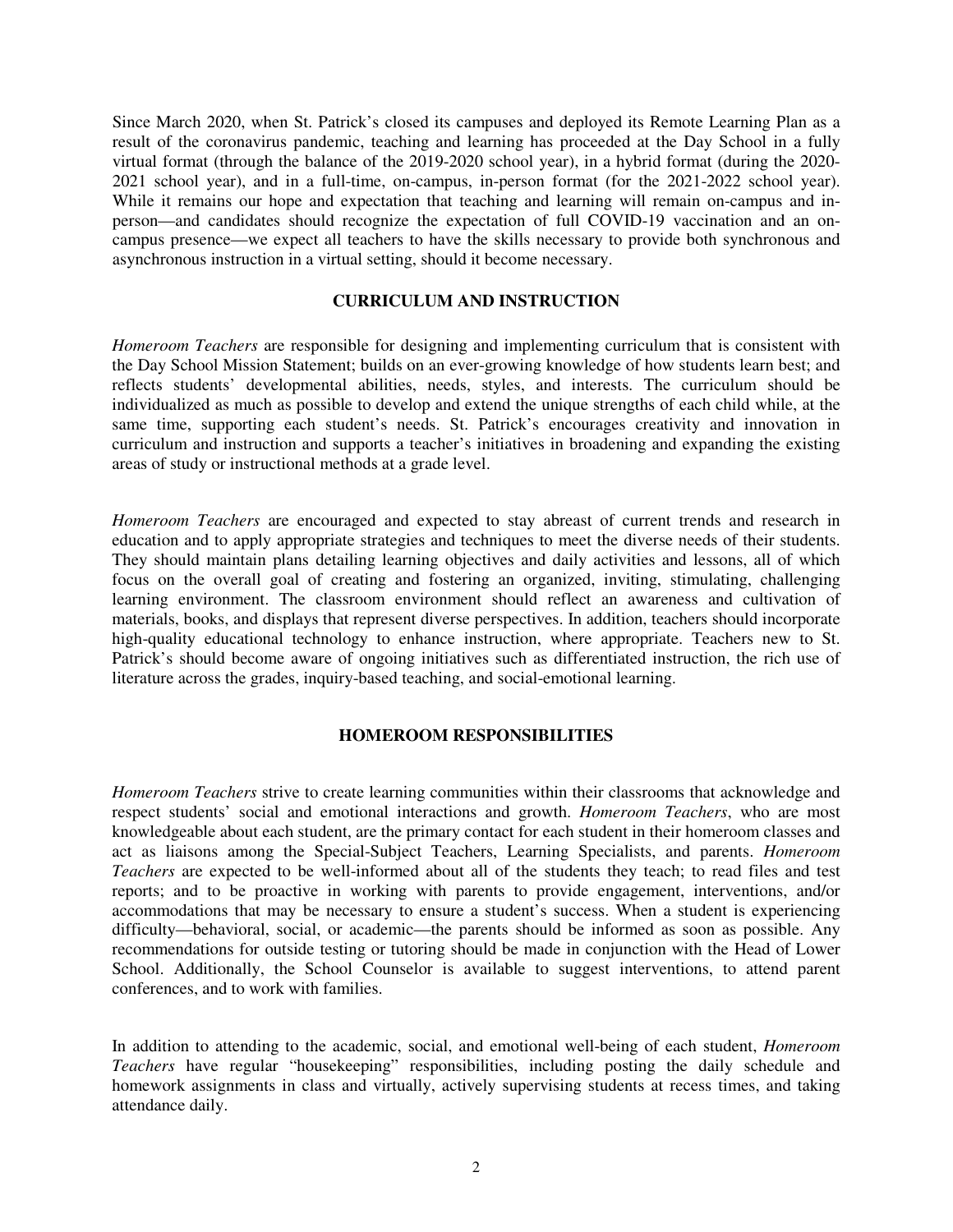# **COMMUNICATION/REPORTING TO PARENTS**

*Homeroom Teachers* establish and maintain positive formal and informal communication with parents regarding classroom curriculum and student progress. They accomplish this communication through:

- introductory letters of welcome to students for the coming year (written at the end of August);
- a Back-to-School Night curriculum presentation;
- scheduled Parent-Teacher Conferences in October and March that are written up and filed in students' permanent files;
- posting daily homework assignments on relevant learning-management systems;
- prompt return of homework with written feedback;
- sharing class work with written comments on a regular basis;
- trimester narrative reports that consist of a detailed inventory of skills and content supported by narrative comments in the fall and spring that describe each student's progress;
- interim reports at the midpoint of each trimester for students needing special attention;
- initiating contact by phone or email when a student's progress warrants such contact;
- responding promptly to emails and voicemails;
- periodic participation in special events such as admission programs, curriculum presentations at parent coffees, and admission committees; and
- other appropriate means that reflect their proactive stance and professional level of confidentiality regarding communication with parents about their children's progress and any difficulties encountered.

# **COMMITMENT TO ST. PATRICK'S**

*Homeroom Teachers* fulfill a variety of other important responsibilities as part of their positions. In doing so, they demonstrate their commitment to the St. Patrick's community. These responsibilities include, but are not limited to, the following:

- assuming a role in the larger school community by enforcing schoolwide policies and procedures and actively supporting and implementing the Day School Mission Statement, Statement of Philosophy, Creed, and Mission Statement for Equity and Diversity;
- working towards schoolwide goals and curriculum decisions;
- becoming familiar with and observing the policies and procedures as set forth in the *Faculty Handbook*;
- assuming responsibility for managing the classroom budget, including selecting and ordering needed supplies and purchasing daily supplies within the budget;
- maintaining vigilance regarding the physical plant and notifying the Division Head of safety or other maintenance issues;
- serving as an advocate for St. Patrick's in the wider community;
- completing the required annual health examination, maintaining required first aid and bloodborne pathogen training, and meeting all COVID-19-related health requirements; and
- participating in school events outside regular school hours such as graduation, certain evening parent and professional development opportunities, and other special performances and gatherings.